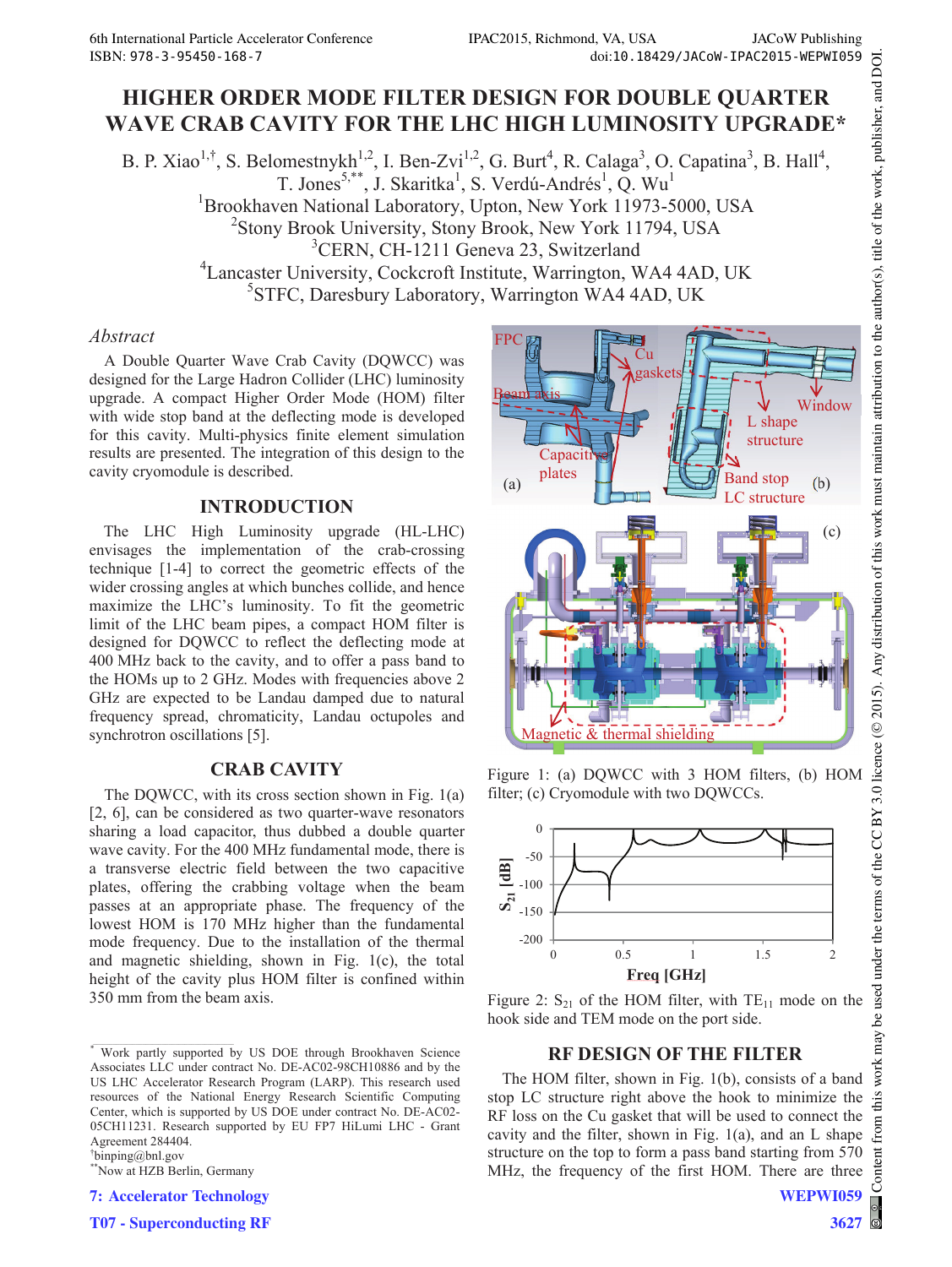DOI.

 $\circ$  2015). Any distribution of this work must maintain attribution to the author(s), title of the work, publisher, and DOI. and HOM filters in each cavity, with one on the FPC side with publisher, the port along the beam pipe direction and the other two on the opposite side with the port 60 degrees away from the beam pipe port. This symmetric design is adopted to lower the multipolar components of the fundamental work. mode field. The  $S_{21}$  of this design, with  $TE_{11}$  mode on the hook side and TEM mode on the port side, is shown in  $\sigma$ f t Fig. 2. The rejection at 400 MHz shows a 34 MHz stop  $\frac{3}{2}$  band with S<sub>21</sub> < -80 dB, and the minimum at -128 dB.<br>
However the rejection for the first UOM. However, the rejection for the first HOM at 570 MHz is only -2 dB.

# **HOM SHUNT IMPEDANCE**

The longitudinal *R/Q* is calculated using:

$$
\left(\frac{R}{Q}\right) = \frac{|V_z|^2}{\omega U}
$$

and the transverse  $(R/Q)_T$  is calculated using:

$$
\left(\frac{R}{Q}\right)_T = \frac{\left|V_z(r_0) - V_z(0)\right|^2}{\omega U \left(\frac{\omega}{c}r_0\right)^2}
$$

for beam instability we use:

$$
\frac{Z_T}{Q} = \frac{\omega}{c} \left(\frac{R}{Q}\right)_T
$$

 $V<sub>z</sub>$  is in complex format in the above formulas.

CST Microwave Studio® is used to calculate the longitudinal and transverse  $R/Q$ , as well as the  $Q_{ext}$  of each HOM. licence ( $\odot$  2015). Any distribution of this work must maintain attribution to the author(s)

Content from this work may be used under the terms of the CC BY 3.0 licence ( $\epsilon$  $3.0$ The longitudinal impedance is shown in Fig. 3(a), and  $\mathbf{N}$ the transverse impedance is shown in Fig. 3(b), with the  $\overline{S}$ impedance in circuit definition. The highest impedance for a longitudinal mode appears at 959 MHz, with a value the of 0.10 M $\Omega$ /cavity. Below 1.75 GHz, there are two modes  $13$  of t with a transverse impedance above 1 M $\Omega/m$ /cavity. The  $\frac{2}{5}$  frequencies of these two modes are 747 MHz and 927 MHz. The mode at 1.75 GHz shows a very high transverse impedance and requires further optimization. under This high impedance is caused by the combination of the low coupling to this mode resulting from the HOM port  $\frac{8}{2}$  aperture location, and the high S<sub>21</sub> attenuation of the filter at this frequency. There are four more modes above  $\approx$  1.75 GHz with a transverse impedance higher than 1  $M\Omega/m$ /cavity. this work

#### **POWER ESTIMATION**

The external Q from the HOM filters is  $7.9 \times 10^9$  at the from ( fundamental mode; the stored energy is 10 Joule at the nominal transverse kick voltage of 3.34 kV. The funda-

**3628**



Figure 3: DQWCC shunt impedance (a) Longitudinal; (b) Transverse.

mental power loss is estimated to be 1.1 W for each HOM port. The RF loss on each Cu gasket is estimated to be less than 10 mW.To estimate the HOM power, we use beam spectrum for a 25 ns bunch spacing in HL-LHC, and the shunt impedance and the external Q of each HOM as calculated in previous section. For all HOMs below 2.0 GHz, the total power extracted is 5.3 W per cavity. Together with the power from the fundamental mode, each HOM damper extracts no more than 2.9 Watt power.

#### **ERROR ANALYSIS**

In this section we calculate the effect of fabrication errors, including the cavity fabrication errors and HOM filter fabrication errors, on the performance of the HOM filter. For example, the impedance, the Qext of the fundamental mode, the peak electric field and magnetic field on the cavity and on the HOM filters.

We evaluate the effect of the cavity fabrication errors associating with the parameters shown in Fig. 4(a), including half of the cavity height HT, half of the cavity length L1, half of the cavity waist Rmi, and diameter of the beam pipe aperture APER, as well as the effect of the HOM filter fabrication errors associated with the parameters shown in Fig. 4(b). The value of each error is shown in Table 1. The port of the HOM filter on the FPC side should be aligned along the beam pipe direction and the other two on the opposite side should be  $60^{\circ}$  away from the beam pipe port, the fabrication errors of these angles are evaluated to be away from their designed position by  $\pm 1^{\circ}$ .

With the above fabrication errors, there is no significant (more than 50%) increase of the impedance value comparing with the design, except the first HOM at 570 MHz, which shows a maximum change from

> **7: Accelerator Technology T07 - Superconducting RF**